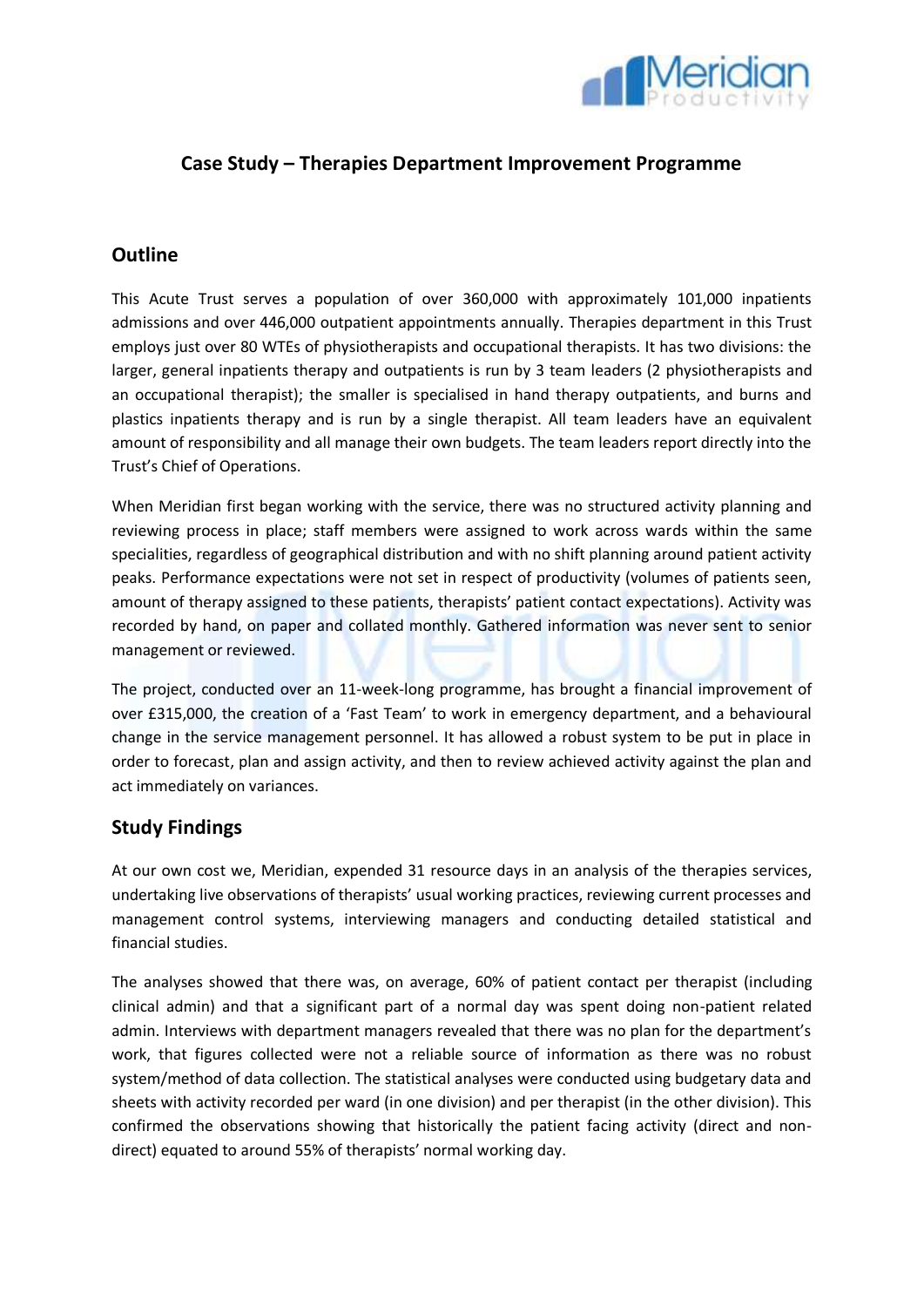# **Project Objectives and Elements**

Following the presentation of the findings, the client executive and senior management team decided that an improvement programme, to target activity and resource planning as well as building better reporting systems, would address the issues identified. They also established that any resources identified as surplus to requirements for the current and foreseeable demand and working patterns would be placed into a new therapy team focused to work around the emergency department, thereby helping to prevent unnecessary admissions.

The above goals were set to be achieved through a number of management tools and systems, and through behavioural change in working practices.

Firstly, the paper data collection method was altered to record the information more accurately and to begin building a better picture of the breakdown of actual day to day activities in the department. This data was transferred to a computerised system after an electronic method of collecting information was designed and developed with cooperation from the Trust's IM&T department.

- The new activity monitoring system lessened the amount of administration time and increased the therapists' ability to focus on patient care
- The time freed up as a result of using the system was directed towards medical duties
- It enabled department managers to review the activity of their staff across the wards,  $\bullet$ across bands and across therapy types. Additionally, it allowed the tracking of each patient's pathway.

Secondly, regular activity review was a new process for the Lead Therapists. Initially there was resistance to conducting daily, or even weekly, reviews of activity based on the trust the tam leaders had in their staff and their belief that they were working to full capacity. By reinforcing the purpose and the process in workshops and one to one coaching, and showing the real activity through summaries and discrepancies in performance, the managers began discussing staff/ward performance daily, and at the activity review meetings they no longer needed to be encouraged. Meridian's team had initially been told that the managers did not see the need for change yet this work made them look at their teams output differently and as a result, it changed them. Over time, the Team Leader most opposed to monitoring staff performance became one of the strongest proponents of reviewing daily activity, questioning discrepancies and challenging low productivity levels.

Part of the programme was to demonstrate that the management reports serve multiple purposes:

- They help to establish what happened in the department in terms of planned activity versus actual achievement
- They enable reviewing performance variances against a plan created by Lead Therapists for their teams.

When this idea of a planning process was introduced to Team Leaders, they did not recognise how useful a structured control and process would be. Whilst they thought they operated well, they were hostage to responding to events rather than being able to plan for them. Therapy Leads were taken through the process of activity planning, step by step:

- Setting up productivity levels and norms
- Assessing patient volumes